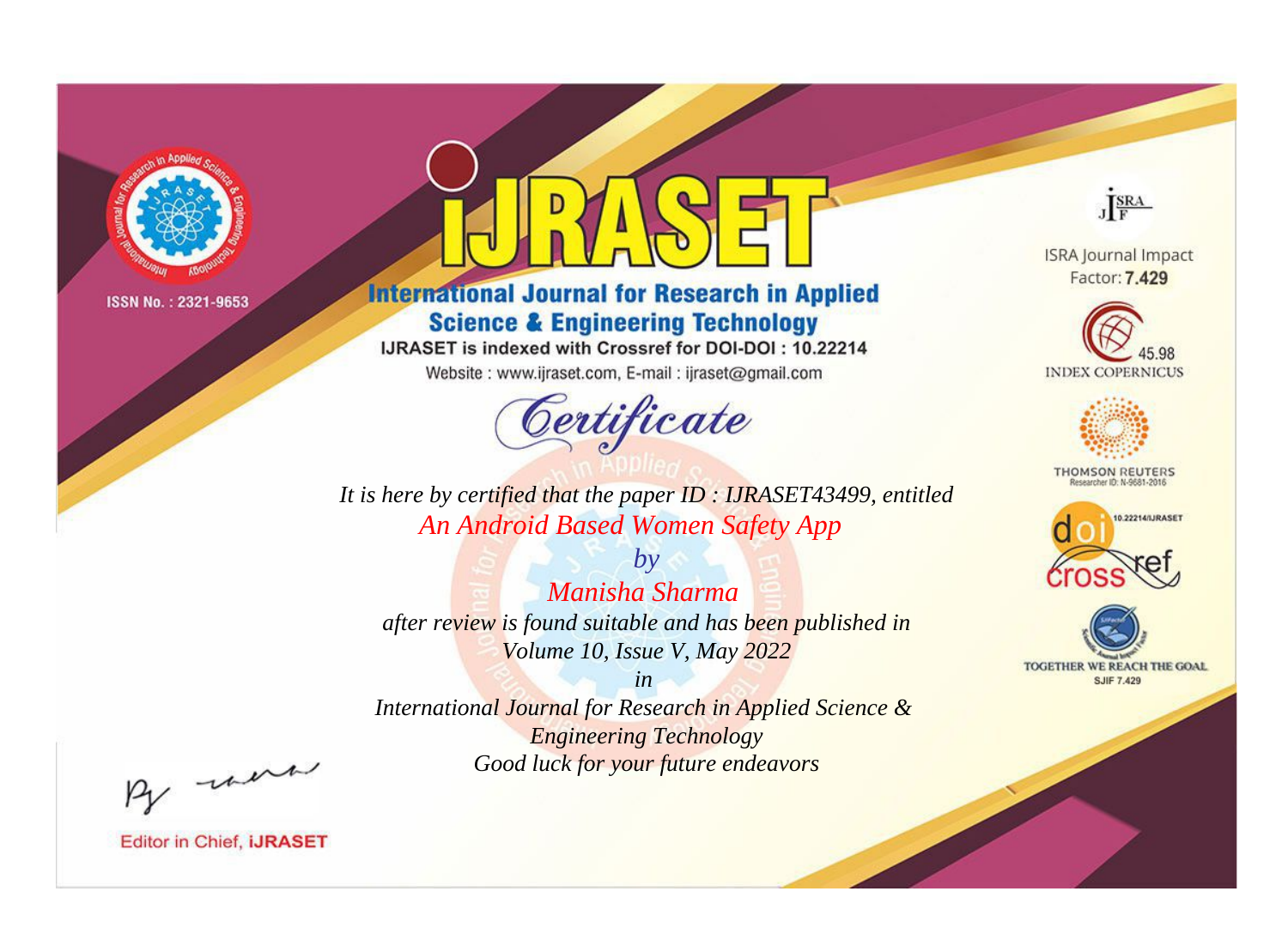

# **International Journal for Research in Applied Science & Engineering Technology**

IJRASET is indexed with Crossref for DOI-DOI: 10.22214

Website: www.ijraset.com, E-mail: ijraset@gmail.com



JERA

**ISRA Journal Impact** Factor: 7.429





**THOMSON REUTERS** 



TOGETHER WE REACH THE GOAL **SJIF 7.429** 

*It is here by certified that the paper ID : IJRASET43499, entitled An Android Based Women Safety App*

*by Akhil Bansal after review is found suitable and has been published in Volume 10, Issue V, May 2022*

*in* 

*International Journal for Research in Applied Science & Engineering Technology Good luck for your future endeavors*

By morn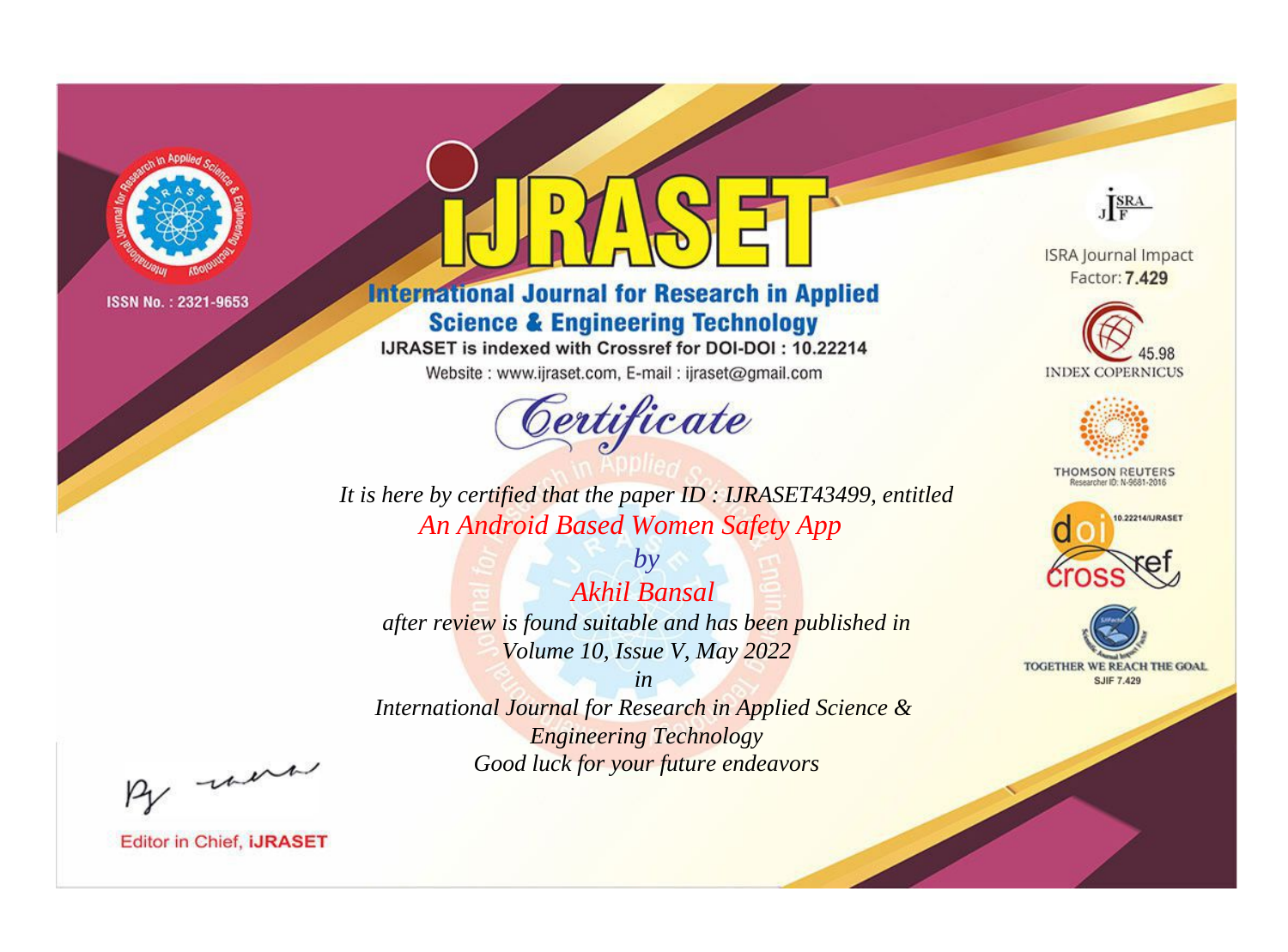

# **International Journal for Research in Applied Science & Engineering Technology**

IJRASET is indexed with Crossref for DOI-DOI: 10.22214

Website: www.ijraset.com, E-mail: ijraset@gmail.com



JERA

**ISRA Journal Impact** Factor: 7.429





**THOMSON REUTERS** 



TOGETHER WE REACH THE GOAL **SJIF 7.429** 

*It is here by certified that the paper ID : IJRASET43499, entitled An Android Based Women Safety App*

*by Akansha Sharma after review is found suitable and has been published in Volume 10, Issue V, May 2022*

*in* 

*International Journal for Research in Applied Science & Engineering Technology Good luck for your future endeavors*

By morn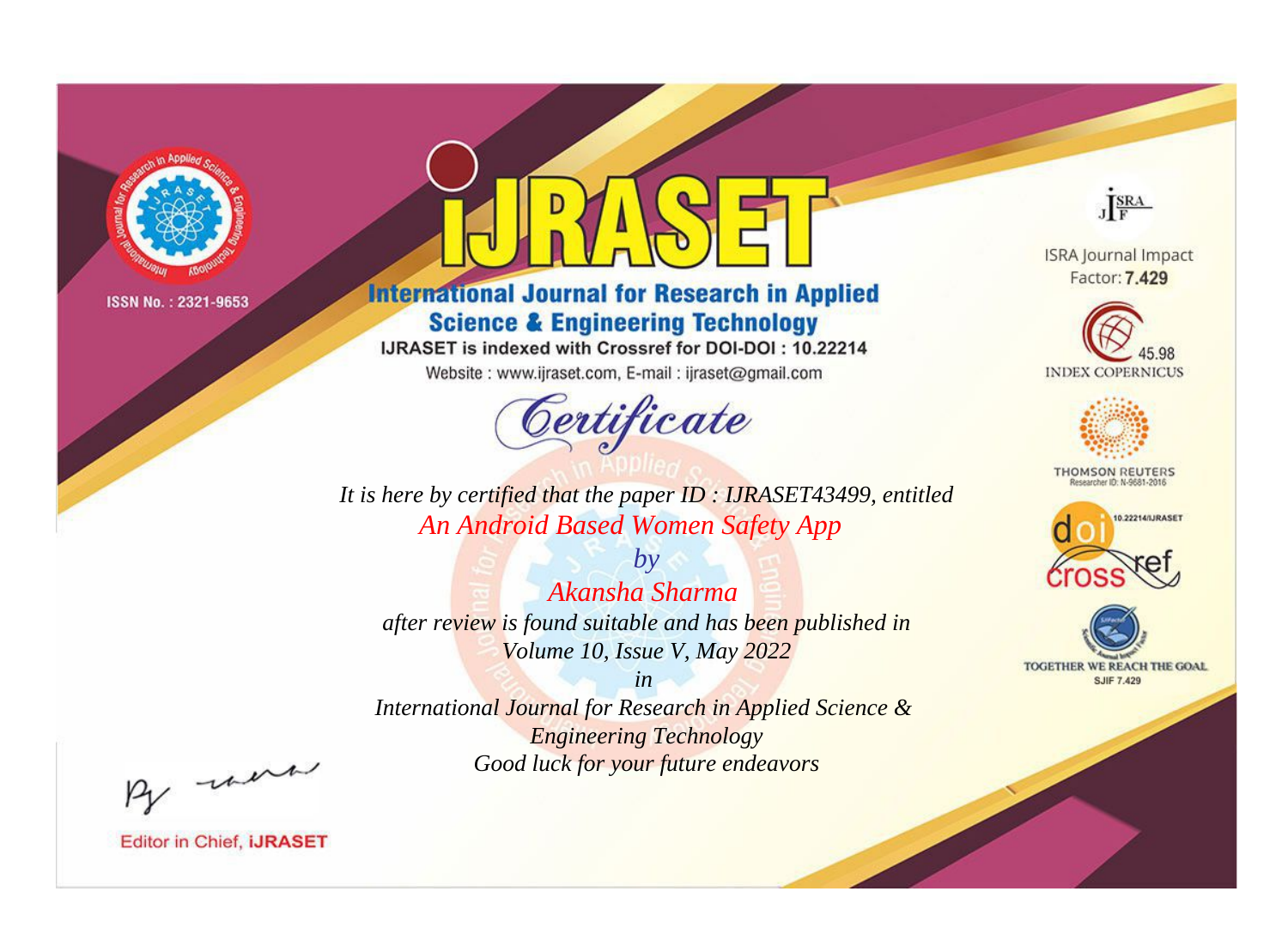

# **International Journal for Research in Applied Science & Engineering Technology**

IJRASET is indexed with Crossref for DOI-DOI: 10.22214

Website: www.ijraset.com, E-mail: ijraset@gmail.com



JERA

**ISRA Journal Impact** Factor: 7.429





**THOMSON REUTERS** 



TOGETHER WE REACH THE GOAL **SJIF 7.429** 

*It is here by certified that the paper ID : IJRASET43499, entitled An Android Based Women Safety App*

*by Anisha Verma after review is found suitable and has been published in Volume 10, Issue V, May 2022*

*in* 

*International Journal for Research in Applied Science & Engineering Technology Good luck for your future endeavors*

By morn